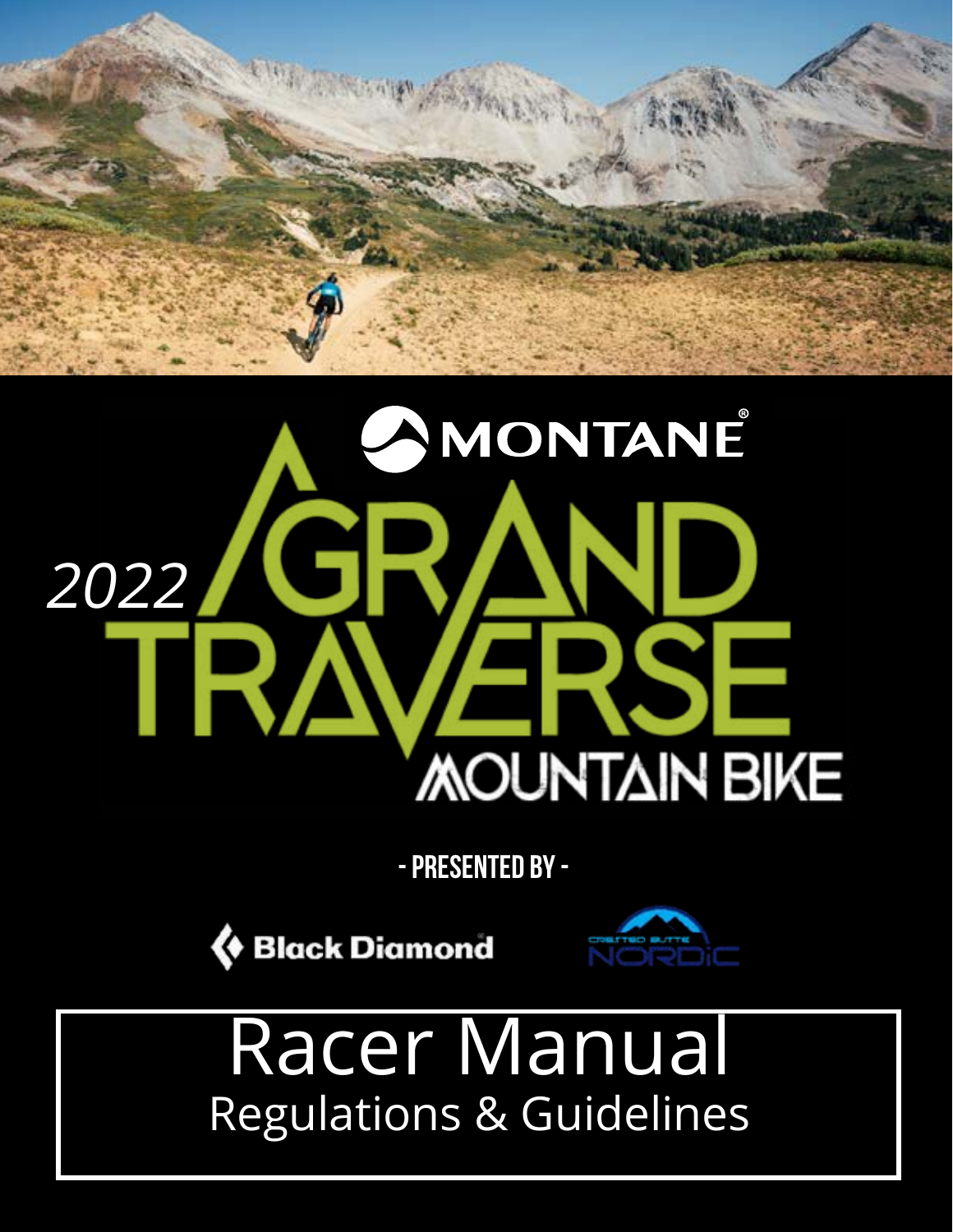MONTANE

Further. Faster.



MONTANE.COM

Move, discover, connect and explore. Scramble, climb and breathe. Commit. Run. Push. Send. Reach. Focus. Descend. Reflect. You are made to go further, faster, In whatever way you choose.



- 5 [Friday, September 2](#page-3-0)
- 5 [Saturday,](#page-3-0) September [3](#page-3-0)<br>5 Sunday, September 4
- [Sunday, September 4](#page-3-0)



 [Conditions of Participation](#page-2-0)

- 6 [Crested Butte Lodging / Camping](#page-3-0)
- 6 [Aspen Lodging / Camping](#page-3-0)
- 7 [Tansportation](#page-4-0)

- 7 [Course Marking](#page-4-0)
- 8 [Course Aid](#page-4-0)
- 9 [Cut-Off Times & Contingency Plans](#page-5-0)
- 9 [Self-Withdrawal](#page-5-0)
- 9 [Sag Shuttle](#page-5-0)<br>10 Cut-Off Egre
- [Cut-Off Egress Maps](#page-5-0)
- 11 [Route Description / Way-point's & Elevation](#page-6-0)

5 [Registration Refund](#page-3-0)

#### [Event Schedule](#page-3-0)

#### [Accommodation](#page-3-0) & Transportation

#### [Course Details](#page-4-0)

[Required Gear](#page-6-0)

Results & [Awards](#page-7-0)

[Race Updates](#page-7-0)

[Athlete community](#page-13-0)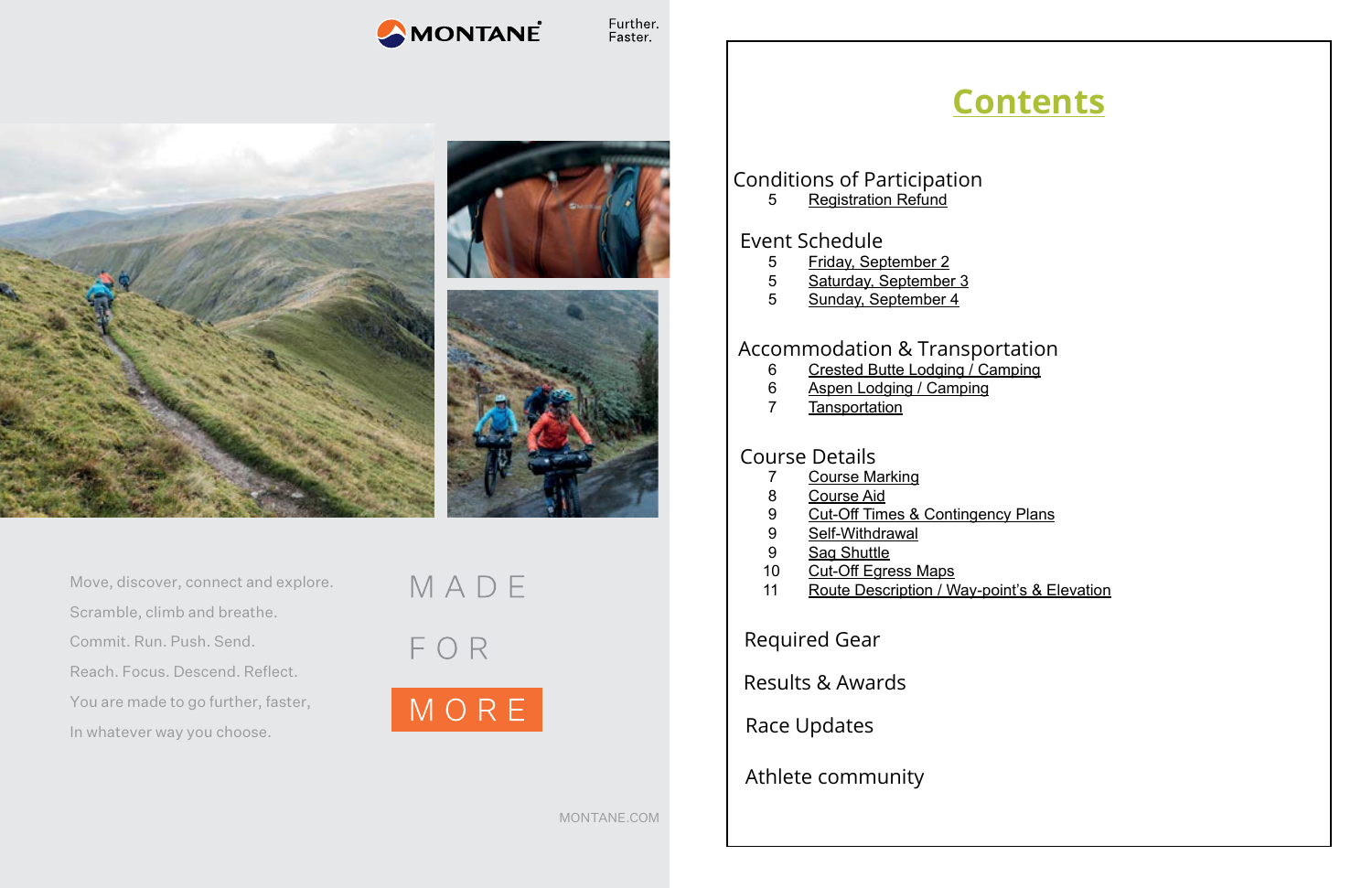

<span id="page-2-0"></span>(Black Diamond

The Sprinter 500 packs unprecedented power into a compact package designed specifically for runners. The 500 lumens shine from a single front lens that eliminates harsh trail transitions, plus you can quickly adjust brightness on the fly with PowerTap™ Technology. The ultra-breathable headband, red rear flasher, and the ability to use either rechargeable or standard batteries all mean one thing: the Sprinter is built to go the distance.

**SHOP THE SPRINTER 500 AT BLACKDIAMONDEQUIPMENT.COM**



# Conditions of Participation

#### **\*\*\* This is a backcountry event requring a high degree of self-sufficency and preparedness \*\*\***

 **Rugged backcountry conditions and severe weather may be present along any part of the course. Hazards may include but are not limited to: swift creek crossings, rain, hail, snow, [lightning](https://www.weather.gov/media/owlie/backcountry_lightning.pdf), rock fall, and/or strong winds. Course officials cannot monitor or guarantee complete safety throughout the entierty of the course. Participants must be skilled in making their own assessment of conditions and have sufficient gear and knowledge of how to manage potentially life-threatening conditions. Racers proceed at their own risk.**

Female- 19 to 29 Male- 19 to 29 Female - 30 to 39 Male - 30 to 39 Female - 40 to 49 Male - 40 to 49 Female - 50 to 59 Male - 50 to 59 Female  $-60+$  Male  $-60+$ 

#### **- Racers Must -**

1. Have a high level of physical fitness, backcountry competency, and posses sufficient gear to

4. Notify Race Dispatch by phone if decision to self-withdraw or abandon the race is made without

- survive in strenuous to potentially life-threatening conditions.
- 2. Arrive to and depart from checkpoints *prior* to established cut-off times.
- 3. Agree to be pulled from the race for any reason deemed necessary by Race Officials.
- informing race staff on course.
- 5. Not litter! It is prohibited to dispose of food wrappings, bottles, equipment, etc., on course.
- designated aid station.
- 7. Carry **REQUIRED GEAR** *Waterproof Shell with Hood / Gloves / Warm Hat or Buff.*
- Fishing or Hunting license. **[Purchase CORSAR](https://dola.colorado.gov/sar/orderInstructions.jsf)**

6. Not stash supplies along the course and not accept outside aid, except within 100 yards of a

8. Present *proof* of current **Colorado Recreational Search & Rescue** coverage, or valid Colorado

# Race Divisions

 **Mountain Bike Division** Individual Male & Female

 **Dual Sport Division** Individual Male & Female

#### **Age Classes**

Female - 18 & Under Male - 18 & Under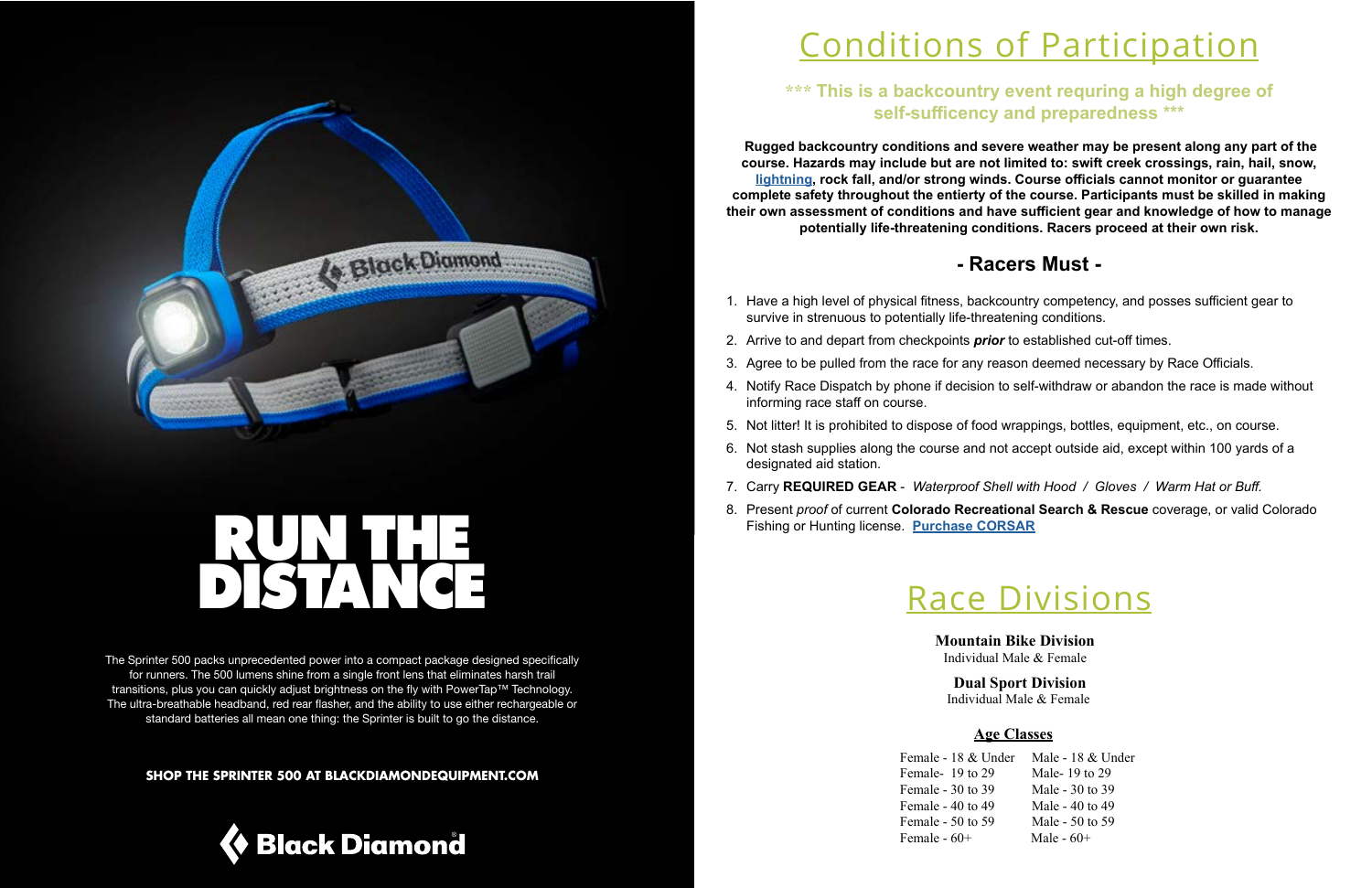### **Registration Refund**

<span id="page-3-0"></span>If you are unable to compete, a percentage refund may be requested according to the refund schedule below. Registration deferments are not accepted. **[REQUEST REGISTRATION REFUND >>](mailto:events%40cbnordic.org?subject=GT%20Refund%20Request)>**

> **[December 1 to May 31 – 75% Refund of Individual Registration](http://December 1st  to  May 31st  -  75% Refund of Individual Registration June 1st  to  July 31st  -  50%)  [June 1 to July 31 – 50% Refund of Individual Registration](http://December 1st  to  May 31st  -  75% Refund of Individual Registration June 1st  to  July 31st  -  50%)  [August 1 to August 20 – 25% Refund of Individual Registration](http://December 1st  to  May 31st  -  75% Refund of Individual Registration June 1st  to  July 31st  -  50%)**



### **FRIDAY, September 2**

**Bib Pick-Up & Registration - [12:00 PM – 6:00 PM](https://www.google.com/maps/place/Crested+Butte+Nordic/@38.8669387,-106.9867541,15z/data=!4m2!3m1!1s0x0:0x777ab0ffba88575?sa=X&ved=0ahUKEwi90PqE7ofXAhXJqlQKHaCEBdIQ_BIIgQEwDQ) [Crested Butte Nordic Center](https://www.google.com/maps/place/Crested+Butte+Nordic/@38.8669387,-106.9867541,15z/data=!4m2!3m1!1s0x0:0x777ab0ffba88575?sa=X&ved=0ahUKEwi90PqE7ofXAhXJqlQKHaCEBdIQ_BIIgQEwDQ)** - 620 2nd Street

### **SATURDAY, September 3**

**Bib Pick-Up & Registration - 12:00 PM – 5:00 PM [Ajax Park](https://www.bing.com/maps?&ty=18&q=Ajax%20Park%20Aspen%20CO&ss=ypid.YN873x110602220&ppois=39.1830406188965_-106.814903259277_Ajax%20Park_YN873x110602220~&cp=39.183041~-106.814903&v=2&sV=1)** - [1001 S. Ute Ave, Aspen](https://www.bing.com/maps?&ty=18&q=Ajax%20Park%20Aspen%20CO&ss=ypid.YN873x110602220&ppois=39.1830406188965_-106.814903259277_Ajax%20Park_YN873x110602220~&cp=39.183041~-106.814903&v=2&sV=1)

### **SUNDAY, September 4**

**Late Bib Pick-Up & Finish Bag Collection - 6:00 AM [Ajax Park](https://www.bing.com/maps?&ty=18&q=Ajax%20Park%20Aspen%20CO&ss=ypid.YN873x110602220&ppois=39.1830406188965_-106.814903259277_Ajax%20Park_YN873x110602220~&cp=39.183041~-106.814903&v=2&sV=1)** - [1001 S. Ute Ave, Aspen](https://www.bing.com/maps?&ty=18&q=Ajax%20Park%20Aspen%20CO&ss=ypid.YN873x110602220&ppois=39.1830406188965_-106.814903259277_Ajax%20Park_YN873x110602220~&cp=39.183041~-106.814903&v=2&sV=1)

### **Race Start - 7:00 AM**

**[Ajax Park](https://www.bing.com/maps?&ty=18&q=Ajax%20Park%20Aspen%20CO&ss=ypid.YN873x110602220&ppois=39.1830406188965_-106.814903259277_Ajax%20Park_YN873x110602220~&cp=39.183041~-106.814903&v=2&sV=1)** - [1001 S. Ute Ave, Aspen](https://www.bing.com/maps?&ty=18&q=Ajax%20Park%20Aspen%20CO&ss=ypid.YN873x110602220&ppois=39.1830406188965_-106.814903259277_Ajax%20Park_YN873x110602220~&cp=39.183041~-106.814903&v=2&sV=1) Neutral Start on Ute Avenue

**Mt. Crested Butte Finish Line - Noon to 5:00 PM [Crested Butte Mountain Resort - Base](https://www.bing.com/maps?q=crested+butte+mountain+resort&FORM=HDRSC4) Area** [Racers finishing throughout the day. Athletes served complimentary meal & beer!](http://Racers finishing throughout the day. ) 

**Podium Ceremony ~ 2:00 PM**

**[Crested Butte Mountain Resort](https://www.bing.com/maps?q=crested+butte+mountain+resort&FORM=HDRSC4) Finish Line** Top 3 Overall Mountain Bike - Male & Female Top 3 Overall Dual Sport - Male & Female Presentation of 2022 Triple Crown Champions - Male & Female

# Accommodation

#### **[Crested Butte Lodging Search](https://thegrandtraverse.org/summer-lodging/)**

Discounted Lodging is available by calling the following number, or via the link above. **(877) 547-5143**

#### **Crested Butte Camping:**

**USFS [Camping Map & Regulations](https://crestedbuttemountainbike.com/camping/)**

#### **[North Village Campground](https://www.google.com/maps/place/38%C2%B054)**

Free camping is available within this Mt. Crested Butte municipal campground. Tents may be pitched on a first come, first serve basis, on any of the 22 established tent platforms. Port-a-potty restroom is present on site.

**[Vehicular Camping within Crested Butte Mountain Resort Parking Lot](https://drive.google.com/file/d/1tP1Dh_8EyiIsb2qhLtuv7lSlEjRErd-v/view?usp=sharing)** For GT Participants. Friday through Monday Evening. Must obtain a parking pass at registration Port-a-potty restrooms will be present on site.



#### **Public Showers** [Gunnison Recreation Center](http://www.gunnisonco.gov/departments/parks_and_recreation/index.php) 200 Spencer Ave, Gunnison, CO

#### **[Aspen/Snowmass](https://shop.stayaspensnowmass.com/v2/lodging-offers/promo-code?package=55212&code=grandtraverse&NCK=8774055611) Lodging Search**

Discounted lodging is available by calling the following number, or via the link above. **(877) 405-5611**

> **Aspen Camping: [USFS Difficult Campground](https://www.recreation.gov/camping/campgrounds/231880)** (r[es](http://activities.wildernet.com/pages/activity.cfm?actid=0215014525cg&CU_ID=1)ervations required) **Additional Aspen [Camping Options](https://www.aspenchamber.org/explore-aspen/recreation/camping-rvs)**

**Parking in [Aspen](https://binged.it/2tvZYWe)** [Short-term parking in downtown Aspen is available for up to 4 hours.](https://binged.it/2tvZYWe)  The **Rio Grande Parking Garage** [offers all day parking for \\$15.00/day.](https://binged.it/2tvZYWe)  [Metered spaces are enforced Monday - Saturday from 10 am to 6 pm](https://binged.it/2tvZYWe). Pay Stations are located in both the downtown business core, as well as in some residential areas.

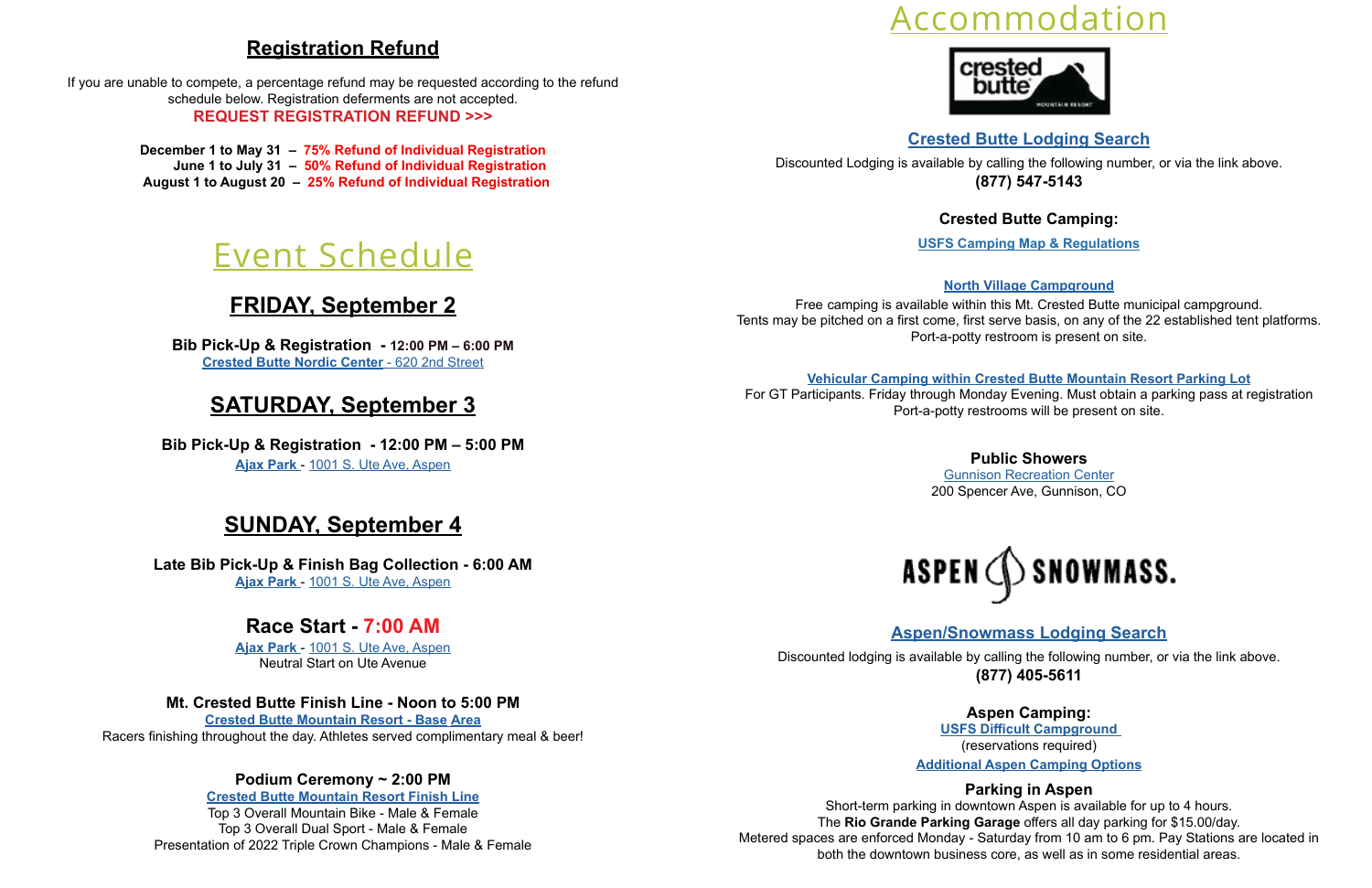## **Transportation**

#### <span id="page-4-0"></span>**Gunnison Airport Shuttle**

Crested Butte is located 35 minutes from the Gunnison-Crested Butte Regional Airport. Airport transportation can be arranged from **[Alpine Express Shuttle](https://letsride.co/locations/crested-butte/).**

#### **Carpooling**

Transportation logistics for a point-to-point event can be daunting. . . . We highly encourage our racer community to assist each other in pooling resources. You may publicize carpooling requests, in addition to other race logistics help wanted, by posting in the **Grand Traverse Athlete Forum.**

#### **Bike Shuttle**

To assist Dual Sport competitors with logistics of back-to-back events a dedicated bike transport shuttle is being offered for a \$20 fee. Book your bike a ride **[HERE.](https://docs.google.com/forms/d/e/1FAIpQLSd67bIIit484a6Jrx0p-GbB2ybk5JrDjItLC1oLCMQk5bAKWQ/viewform)**

#### **Return Transportation**

Return shuttle, including bike transport, may be booked through online race registration at **\$100/person.** Shuttle will depart approximately 5:00 PM from the Finish Expo at Crested Butte Mountain Resort. *Capacity is limited -* If you failed to book a return shuttle through online race registration, email the Race Director at events@cbnordic.org to inquire about shuttle availability.

#### **Vehicle Shuttle Service**

Arrange to have your private vehicle shuttled to a destination with **[Maroon Bells Shuttles.](https://maroonbellsshuttles.com/)**

#### **Finish Bag Transport**

• RED - Ground Flags We thank Central **Colorado Mountain Riders** for their volunteer course marking support!



A single gear bag will be transported per competitor to the Crested Butte Mountain Resort finish line. Finish-line bags must be under 20 lbs. and no bigger than a carry-on. Finish bags will be collected by race staff at the **Ajax Park** - **START LINE**, the morning of the event.

Please label your bag with the following contact information - **Name / Phone # / Bib # Unclaimed bags/gear will be returned to: Crested Butte Nordic Center THE GRAND TRAVERSE IS NOT RESPONSIBLE FOR LOST, STOLEN, OR ABANDONED PERSONAL PROPERTY.** 

**MTB AID #1 (Limited AID) - Aspen Mountain** Mile 5 (39° 9`4.01"N 106°49`7.46"W) **CUT OFF - 9:00 AM**

**Please contact Crested Butte Nordic, events@cbnordic.org to claim your bag.**

### Course Details **Course Marking**

**MTB AID #3 (Limited AID) – CR 738 & FS Trai** Mile 33 (38° 51`32.77"N 106°55`22.19"W ) **CUT OFF - 2:30 PM**



**STINGER** 

The route is NOT continuously marked. Limited marking does not free participants from their obligation to familiarize themselves with the course route. You must remain diligent to keep your bearings during the race. Course flagging will be placed at critical turns and intersections. Additional confidence flagging will be placed roughly at one 50-yard interval following the turn indicator.

**The following marking conventions will be used:**

#### **Positive Direction**

- PINK Flagging Tape
- YELLOW / PINK Ground Flags

#### **Wrong Direction**

- RED Flagging Tape
- 







#### **Aid Stations**

#### **Taking Care of "Business" On Course**

In accordance with backcountry ethics, every participant should be prepared to responsibly dispose of their personal human waste.

- 
- 
- 
- 

• Carry a packaged wet wipe towelette for sanitation.

• Dig a proper 6" "cat hole" to bury and cover solid waste.

**• Aid # 2** will be equipped with a Bucket Toilet for more convenient relief.

• [PACT Outdoors](https://pactoutdoors.com/) will be providng additional waste disposal tools at aid stations.

| Summit   | <b>Cups will NOT be provided at</b>    |  |  |  |
|----------|----------------------------------------|--|--|--|
|          | <b>Aid Stations</b>                    |  |  |  |
|          |                                        |  |  |  |
|          |                                        |  |  |  |
|          | $Aid - #2$                             |  |  |  |
|          |                                        |  |  |  |
|          | <b>Honey Stinger Gels</b>              |  |  |  |
|          | (flavor variety)                       |  |  |  |
|          |                                        |  |  |  |
| il 435.1 | <b>Salty Snacks</b>                    |  |  |  |
|          | <b>Sweet Snacks</b>                    |  |  |  |
|          | <b>Fruit</b>                           |  |  |  |
|          |                                        |  |  |  |
|          | Soda                                   |  |  |  |
|          | <b>Water</b>                           |  |  |  |
|          | <b>Tailwind Electrolyte</b>            |  |  |  |
|          | <b>Mandarine Orange Endurance Fuel</b> |  |  |  |
|          |                                        |  |  |  |
|          | -- LIMITED AID --                      |  |  |  |
|          | Aid - $#1$ & $#3$                      |  |  |  |
|          | Water                                  |  |  |  |
|          | <b>Tailwind Electrolyte</b>            |  |  |  |
|          | Mandarine Orange Endurance Fuel        |  |  |  |
|          |                                        |  |  |  |
|          | <b>Honey Stinger Gels</b>              |  |  |  |
|          | (flavor variety)                       |  |  |  |
|          |                                        |  |  |  |

**MTB AID #2 – Taylor Pass** Mile 15.5 (39° 1`12.75"N 106°45`22.04"W ) **CUT OFF - 11:30 AM**

**STAR PASS - Medical Staging** Mile 22.5 ( 38°58'5.51"N 106°47'43.63"W)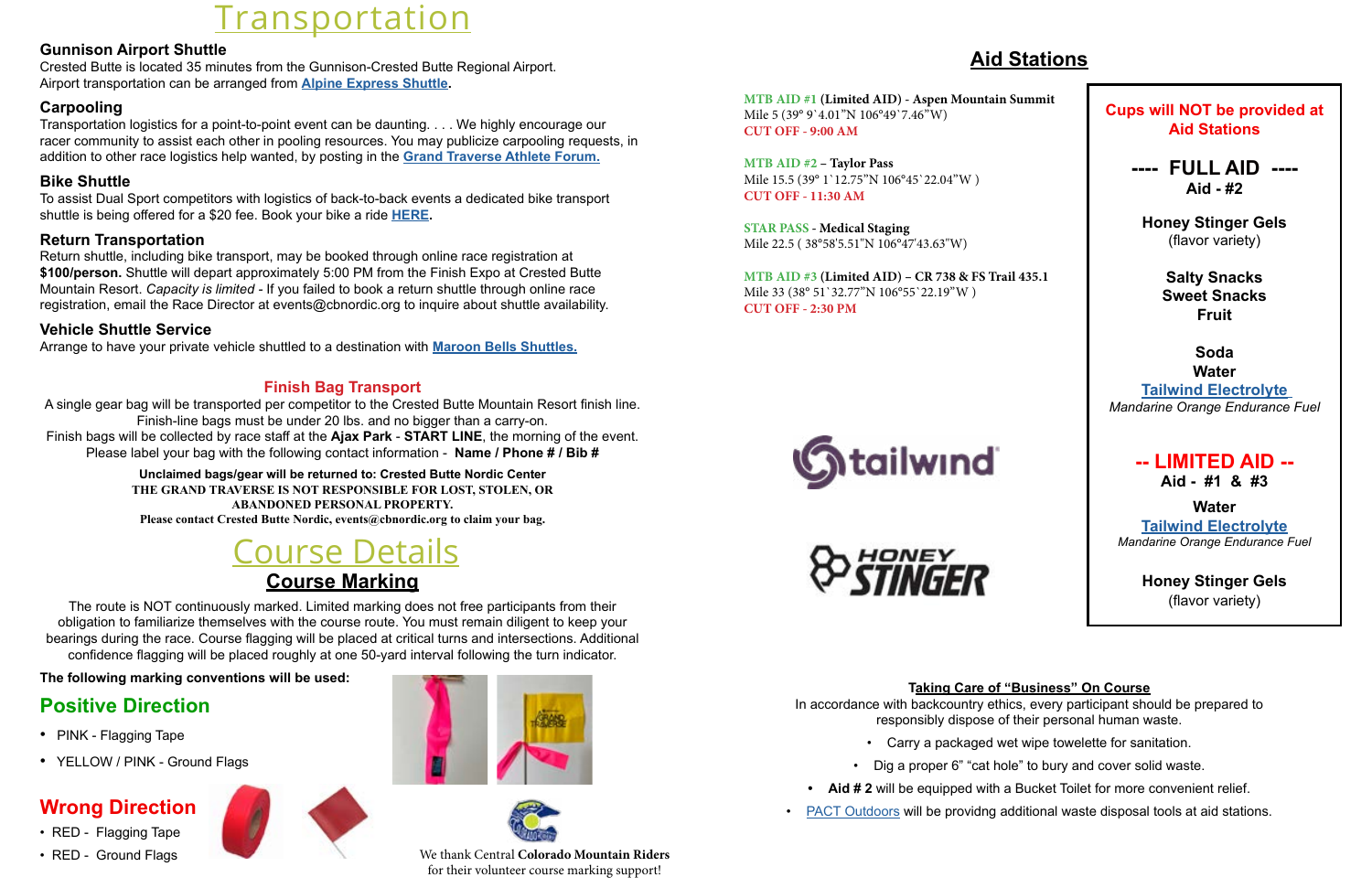#### **Cut-Off Times**

<span id="page-5-0"></span>*To ensure the safety of participants and Course Staff alike, the following cut-off times will be strictly enforced. Weather or changing conditions may compel the Race Director to alter cut-off times without prior notice.* 

> **Aspen Mountain Summit (AID #1) – 9:00 AM Taylor Pass (AID #2) – 11:30 AM Brush Creek Rd. (Aid #3) – 2:30 PM**

 **Racers must DEPART checkpoints at the appointed cut-off time. Failure to abide by an imposed cut-off will result in immediate disqualification and will result in athlete being blacklisted from all future Grand Traverse events.**

#### **Self-Withdrawal**

Race officials must be notified if you decide to abandon the race. Failure to properly exit the race could result in an unnecessary Search & Rescue mission activation.

**You MUST phone Race Dispatch if you elect to abandon the race without notifying a Course Official. Race Dispatch's phone number will be printed on the back of your Bike Plate.** 

### **Cut-Off Contingency Plan**

To assist cut-off racers from being stranded without their intended return transportation, bib numbers of cut-off racers at Aspen Mountain & Taylor Pass will be publicized on **[Grand Traverse Facebook](https://www.facebook.com/grandtraverse/)** (@grandtraverse) & **[Twitter](https://twitter.com/EMGTskirace)** (@EMGTskirace) feeds.

> **Departure Location Manufacture Approximate Departure Time** Aspen Chapel Parking Lot **~ 1:30 PM** 77 Meadowood Dr, Aspen, CO



- **• AID #1** Cut-Offs will be instructed to turn themselves around and descend Aspen Mountain via County Road 14.
- **• AID #2** Cut-Offs will be instructed to descend Express Creek Road to County Road 15C (**Castle Creek Rd**.) and ride themselves back to Aspen via the paved county road.

**• AID #3** Cut-Offs will be instructed to ride themselves into the Town of Crested Butte via Brush Creek Road. Free Mountain Express bus transportation (with bike racks) may be obtained in town for vehicular assistance to the CBMR base finish.

**Racers unsure of their ability to pass checkpoints #1 & #2 should instruct arranged transportation to monitor GT social feeds until 12:00 PM, prior to departing Aspen for Crested Butte on race morning.**

### **Aspen to Crested Butte - SAG Shuttle**

Riders unable to proceed beyond the first two cut-off checkpoints have the option to obtain complimentary SAG shuttle transportion to Crested Butte, if transport is desired.



Cut-Off Racers at Taylor Pass will descend Express Creek Road to further ride themselves back into Aspen via Castle Creek Road (CR 15).

#### **Taylor Pass > Express Creek Egress**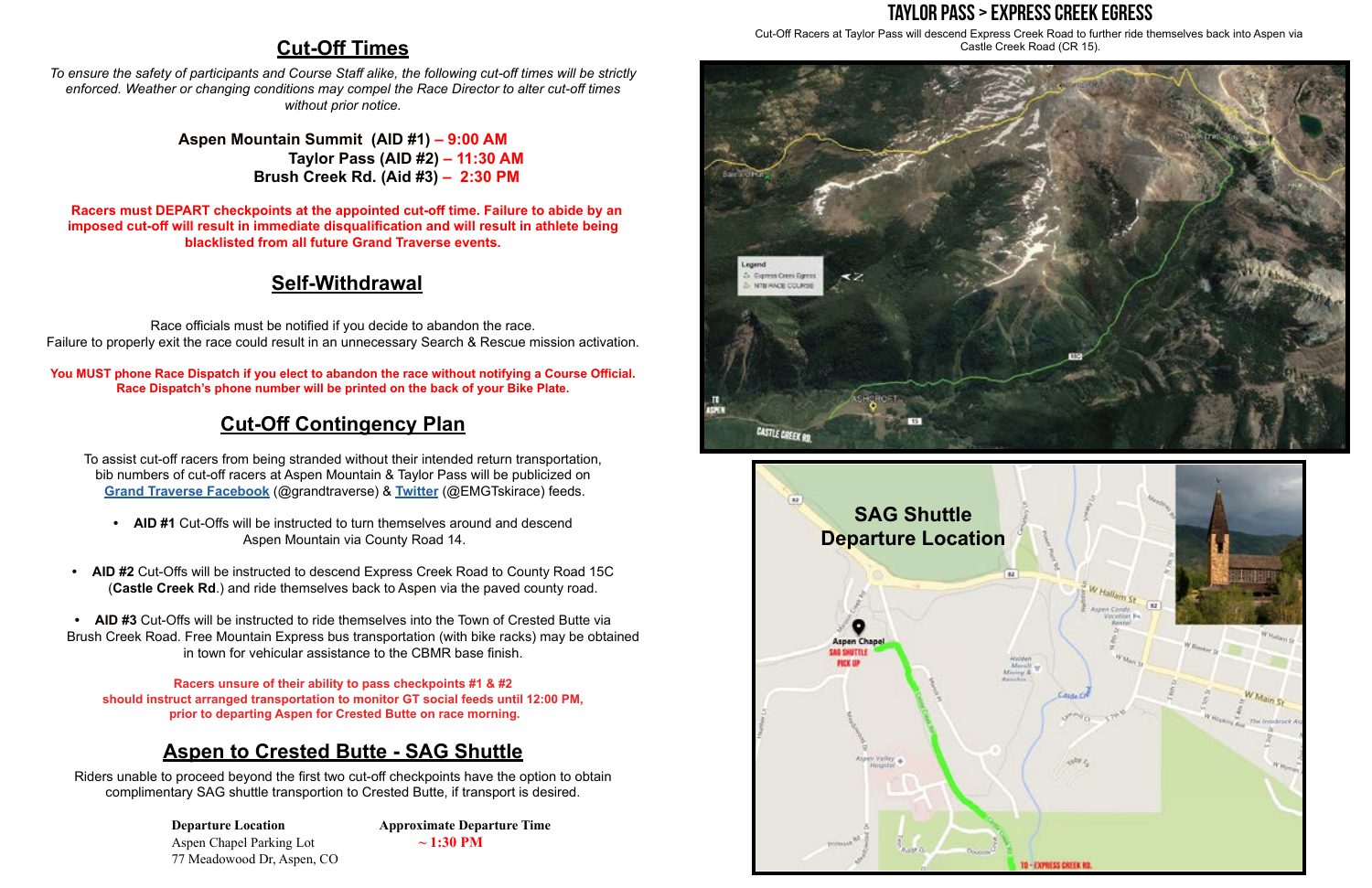#### **MTB - Miles & Elevation Gain / Loss**

<span id="page-6-0"></span>

|             |                 | <b>RED = Cut-Off Location )</b>                             |          |               |
|-------------|-----------------|-------------------------------------------------------------|----------|---------------|
| <b>Mile</b> | <b>Altitude</b> | <b>Waypoint</b>                                             | + Miles  | +/- Elevation |
| 0           | 8,062'          | <b>Start Line - Aspen 1A Base</b>                           | ٠        | ۰             |
| 5           | 11,270'         | AID #1 - Aspen Mountain Summit                              | + 5      | $+3,208'$     |
| 10          | 11,060'         | <b>Richmond Ridge - Low Point</b>                           | + 5      |               |
| 14.41       | 12,267'         | Richmond Ridge - High Point                                 | $+4.41$  | $+1,207'$     |
| 16.7        | 11,930          | <b>AID #2 - TAYLOR PASS</b>                                 | $+2.29$  |               |
| 19.5        | 11,535'         | Taylor Ridge Road - Low Point                               | $+2.8$   | $-395'$       |
| 22.5        | 12,336'         | <b>Star Pass Summit</b>                                     | + 3      | $+801'$       |
| 35.25       | 9,065'          | AID #3 - Brush Creek Rd.                                    | $+12.75$ | $-3,271'$     |
| 35.86       | 9,433'          | Upper Upper - High Point                                    | + .61    | +368'         |
| 37.82       | 9,100'          | <b>Upper Upper - Low Point</b>                              | $+1.96$  | $-333'$       |
| 39.73       | 9,789'          | <b>CBMR - High Point</b>                                    | $+1.91$  | +689'         |
| 41.02       | 9,404'          | <b>Finish Line-</b><br><b>Crested Butte Mountain Resort</b> | $+1.29$  | - 385'        |

The Mountain Bike start is 7 AM at Ajax Park, located at 1001 S Ute Ave. This will be a neutral mass start, rolling out on pavement for approximately 2 1/2 blocks until intersecting with the gravel surfaced Summer Road (CR-14) junction.

# Route Description



#### *[The race director reserves the right to delay the race start, alter the course route,](https://www.mtbproject.com/trail/7018294/grand-traverse-mountain-bike-course)  [and/or cancel the event as deemed necessary.](https://www.mtbproject.com/trail/7018294/grand-traverse-mountain-bike-course)*

Riders are launched directly into a sustained 3,300' climb over 5 miles, ascending the Summer Road to the summit of Aspen Mountain. **AID #1** will be distributed here, as well as enforcement of the **9:00 AM CUT-OFF.**

Departing the Ski Area boundary riders set off over a rolling traverse on Richmond Ridge Road (CR-15E).

At mile 9.5 riders begin their second sustained climb of 1,292' over 3.4 miles. After an intervening 300 ft. descent, leading back into a 300' climb, followed by another 300' descent, racers arrive at **AID #2** (mile 16.5) and the Taylor Pass Checkpoint. An **11:30 AM CUT-OFF** will be imposed.

Riders continue on a moderate double-track descent for 4.5 miles. At mile 18.3, the route begins an alpine ascent to the top of Star Pass, double-track transforms into singletrack at mile 20.5. Once over Star Pass, riders will embark on a relentless 11.4 mile descent down the Brush Creek drainage.

Singletrack turns back into double-track at mile 23.4 (FS Road 738.2B). Continuing to mile 28.5, riders will divert off the jeep road, forking to the south (LEFT) onto the Death Pass singletrack traverse, a narrow offcamber section skirting a steep escarpment. Take caution on this exposed section! Arriving on the opposite end of the singletrack, riders continue STRAIGHT, regaining the double-track road (FS Road 738.2B).

The road briefly descends to a cattle guard, soon leading to the wide West Brush Creek crossing. Immediately upon crossing the creek, the road climbs gently on a cross-slope trajectory. The top of this climb opens into a large meadow area with numerous dispersed campsites. CAUTION - vehicular traffic becomes a hazard from here until AID #3. The route continues onto a sustained descent to the valley floor where double track transitions to graded dirt - County Road 738. The course continues down valley on level road surface, until crossing the East River bridge, the road begins a .25 mile climb up to **AID #3** (Mile 35.25). Riders unable to depart this checkpoint by **2:30 PM** will be **CUT-OFF** and asked to ride themselves into the Town of Crested Butte via Brush Creek Road to Hwy 135.

Departing AID #3, the route returns to singletrack (FS Trail 435.1 - "Upper Upper Trail"), presenting racers a 470' stinger over 0.5 miles. After twisting descents through the "bridges" section of the Upper Upper trail, riders will continue to their last climb, ascending through a technical rock section. This last 700' climb over 1.4 miles tops out at Hunter Hill Road.

Intersecting pavement, racers turn RIGHT on the road, following course marking to the San Moritz condo parking lot, which leads to the San Moritz Trail acessing the resort singletrack. This trail propels riders onto a descending finish at the base of Crested Butte Mountain Resort.

#### **Course Sweep**

Every portion of course is cleared by a back-of-pack sweep team. If you incur an injury that renders you immobile, rest assured, if you remain on the course you will be encountered by the Course Sweep who are equipped to provide emergency assistance.

# **Required Gear A** minimum degree of backcountry self-sufficiency is expected of every athlete on course.

You must be prepared to survive in strenuous to potentially life=threatening weather conditions.

**Required Weather Protection Gear:**

- 1. Waterproof shell with hood
- 2. Gloves
- 3. Warm Hat or Buff

**Reccomended that athletes additionally carry:**

- 1. Thermal Under Layers
- 2. Mylar Emergency Blanket
- 3. Moist Towelettes